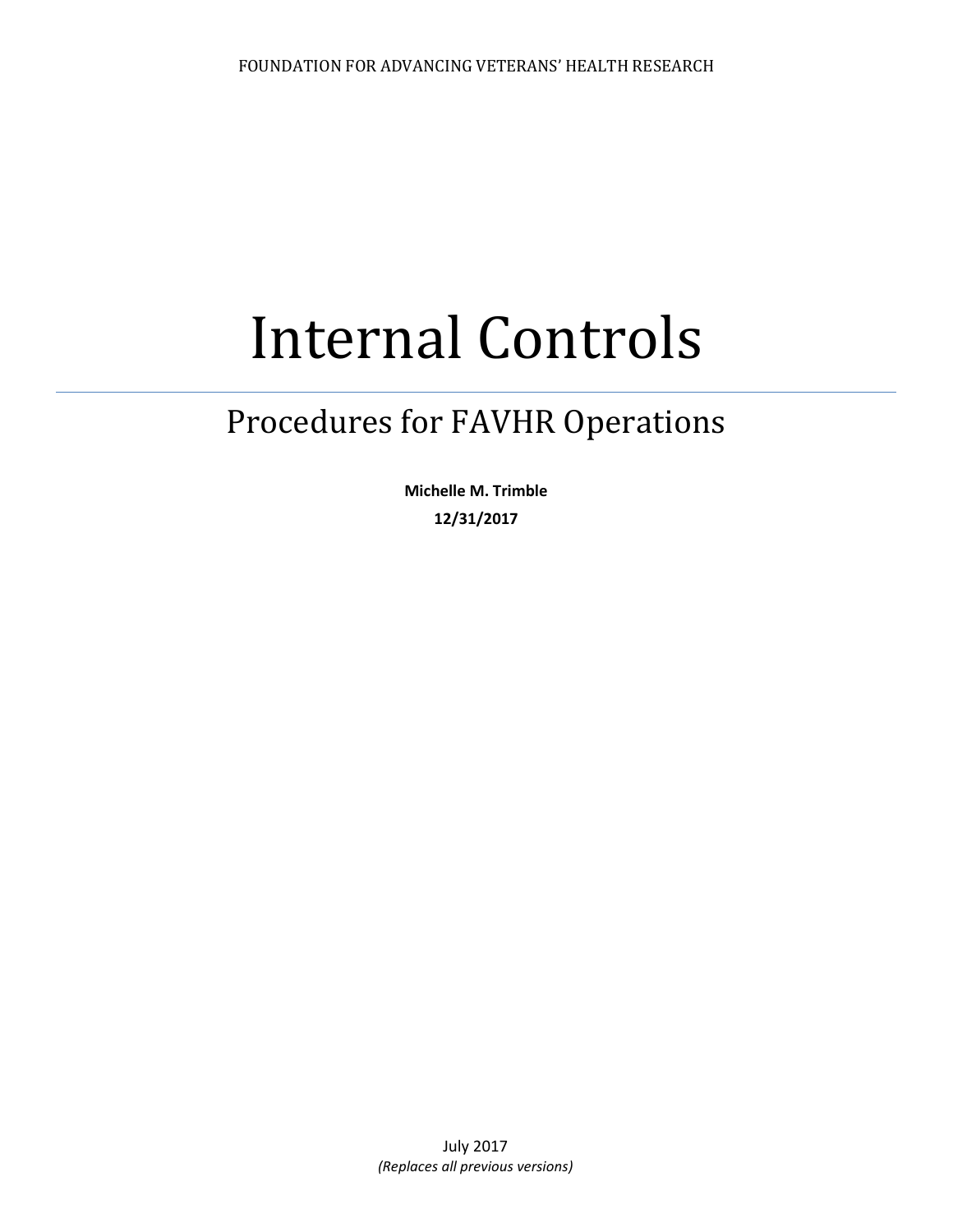# **CONTENTS**

| <b>Section</b>   | <b>Topic</b>             | Page           |
|------------------|--------------------------|----------------|
| <b>Section 1</b> | <b>INTERNAL CONTROLS</b> |                |
|                  |                          | 2              |
|                  |                          | 2              |
|                  |                          | $\overline{2}$ |
|                  |                          | 3              |
|                  |                          | 4              |
|                  |                          | 6              |
|                  |                          | 7              |
|                  |                          | 8              |
|                  |                          | 8              |
|                  |                          | 9              |
| <b>Section 2</b> | <b>BOARD CONTROLS</b>    |                |
|                  |                          | 11             |
|                  | Audits                   | 11             |
|                  |                          | 11             |
|                  |                          | 12             |
|                  |                          | 12             |
|                  |                          | 12             |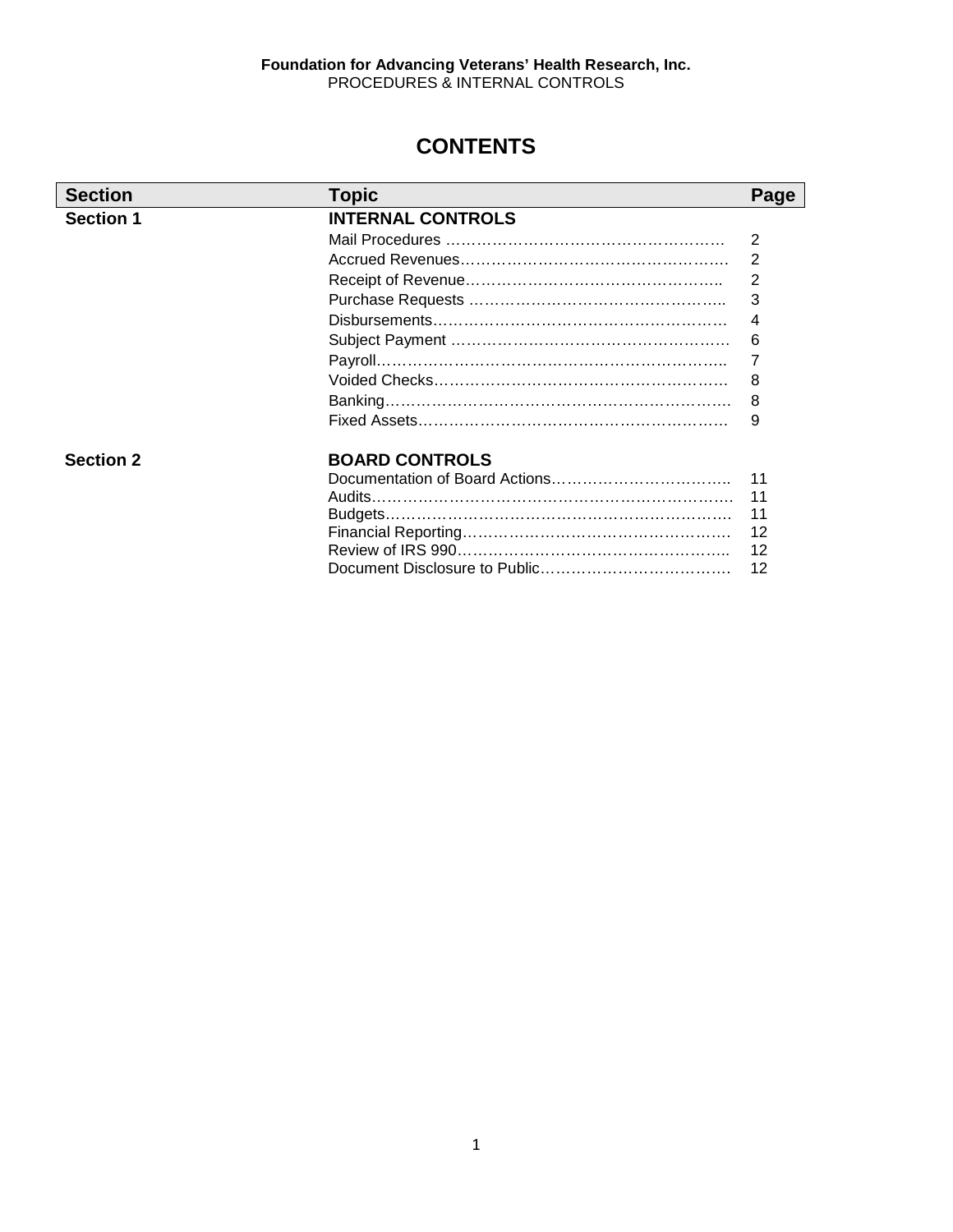# **INTERNAL CONTROLS**

#### **(Financial procedures established to prevent fraud)**

# **OVERVIEW**

- The safeguarding of assets and the reliability of financial records are the primary objectives of the internal controls.
- Tasks will be alternated as much as possible considering limited number of employees to ensure segregation of financial duties to the extent practical in a small organization.
- Organization staff incorporate auditor sugestions and attend available fraud training in an effort to continually seek improvement in its internal controls.
- New board members and Executive Directors take internal controls training. The Foundation Office maintains training certifications.
- The following procedures are designed to prevent fraud.

# **MAIL PROCEDURES**

- Executive Director collects mail from PO Box
- Executive Director sorts mail separating checks and invoices. Invoices are immediately provided to the Bookkeeper for processing
- Checks are processed via the "Revenue" description below

# **ACCRUED REVENUE**

- **Patient Visits**
	- o Coordinators supply Administrative Office with patient visit data for the previous month.
	- o Accountant or Clinical Trials Manager reviews patient visits in Clinical Trials Management System and records accrued revenues as invoices in QuickBooks

1.

# **RECEIPT OF REVENUE**

- **Mailed Revenue / Physical Checks:** 
	- o Executive Director Picks up mail from the Post Office; opens all post office mail
	- o Executive Director Receives and opens all mail sent through the street address/PO Box. (If the sponsor sends check directly to investigator, they are directed to turn in to Executive Director.) Separates out the payments.
	- o Executive Director Records checks received in the Checks Received Log, recording date, payer, check date, check number, amount, and receiving program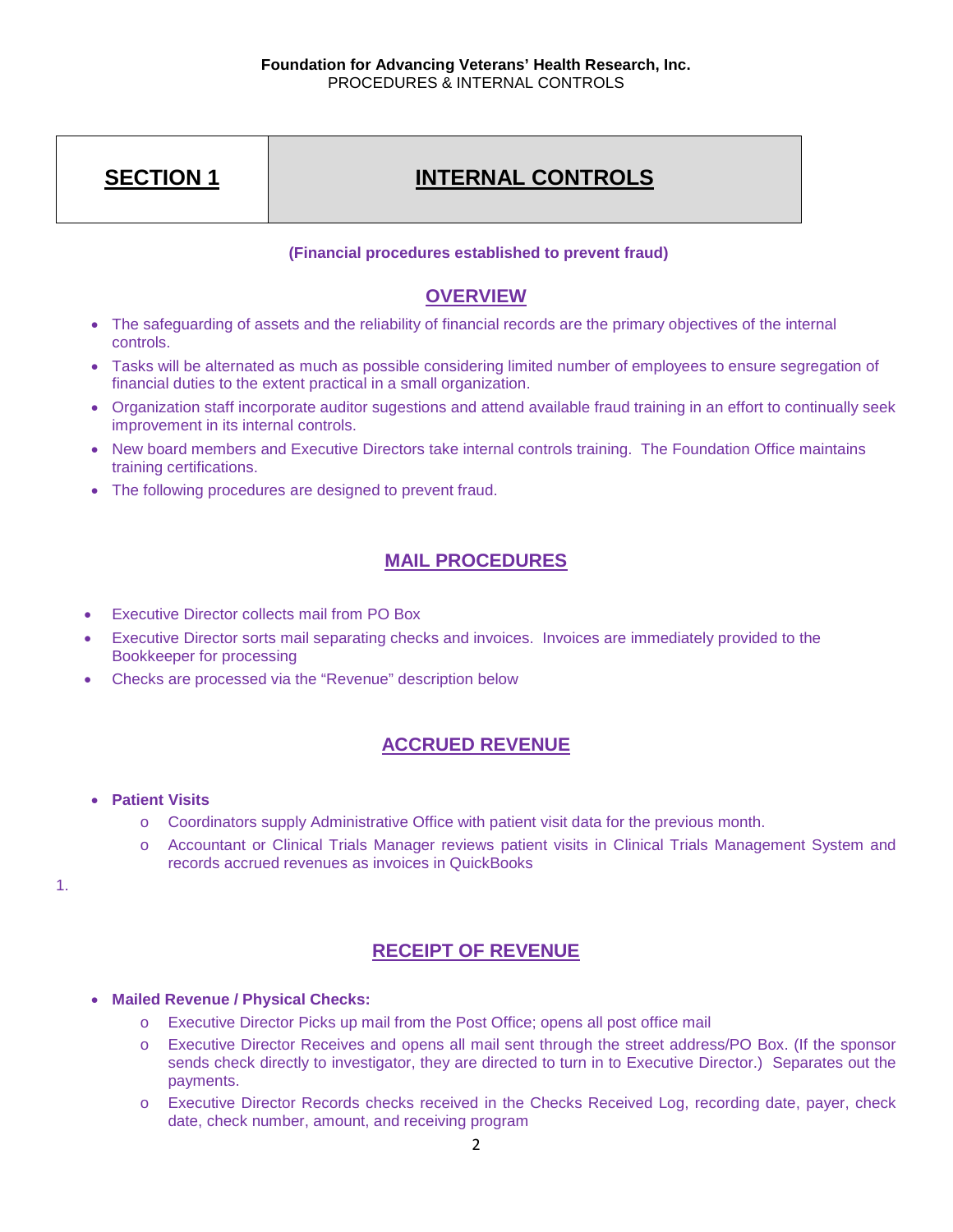- o Executive Director Stamps back of original check with endorsement stamp that includes full name of foundation, account number, and "For Deposit Only."
- o Executive Director Stamps attached documentation indicating receiving account, and indirect costs to be charged, and the invoice # the check is to be received against.
- o Executive Director Reconciles study check payments against logged patient visits in Clinical Trial Management System
- o Executive Director provides original Check and associated documentation to Bookkeeper for deposit
- o Bookkeeper prepares deposit and passes copy of check with supporting documentation to the Accountant to deposit in the Accounting System
- o Accountant enters deposit into Accounting system per allocation provided by Executive Director. Inputs receipts into accounting system, crediting individual investigator accounts and transferring any charges as required (e.g., overhead charge, human research charge)
- o

#### • **Deposit Preparation:**

- o Bookkeeper attempts to deposit checks the same day as received. If not possible, Bookkeeper keeps endorsed checks in locked cabinet until deposit can be mailed or hand carried to the bank.
- o Makes copy of check while any stub is still attached
- o Prepares any required acknowledgment letters for Executive Director signature (including IRS donation information as required).
- o Prepares an Excel deposit document (which also identifies account), listing all checks received; all checks are deposited, no checks are held pending inquiries
- o Makes copy of deposit document to attach to each check file copy
- o Files copy of check, attached to original documentation, in investigator account file and CRADA file if applicable
- o Attaches original checks to deposit document and places in Frost Bank investment account envelope
- o Provides Executive Director copy of deposit list and the Frost deposit envelope
- o Maintains copy of deposit list for comparison with deposit receipt and statement reconciliation
- o Bookkeeper mails check deposit to Bank

#### • **EFT Deposits**

- o Sponsors may opt to deliver funds via EFT deposit.
- o Bookkeeper runs weekly report from Bank system to record all EFT deposits from prior week.
- o Report is provided to Clinical Trials Manager/Executive Director to reconcile payment with recorded subject visits/invoiceable costs
- o Payment reconciliation confirms all subject visits have been recorded in the Clinical Trials Management System and are assigned to an associated invoice entered into the accounting system.
- o Payment reconciliation report containing payment allocation by accounting system invoice number is provided to Accountant for "Deposit of funds" inside the Accounting system

#### **PURCHASE REQUESTS**

- Purchase Requests are submitted to the Bookkeeper for processing
- Bookkeeper verifies request is complete and all required information is provided. If information is missing, Bookkeeper follows up with study staff to assist in completion of paperwork. Bookkeeper ensures investigator signs orders the investigator has authorized a specific individual(s) authority to place orders. Orders totaling over \$1000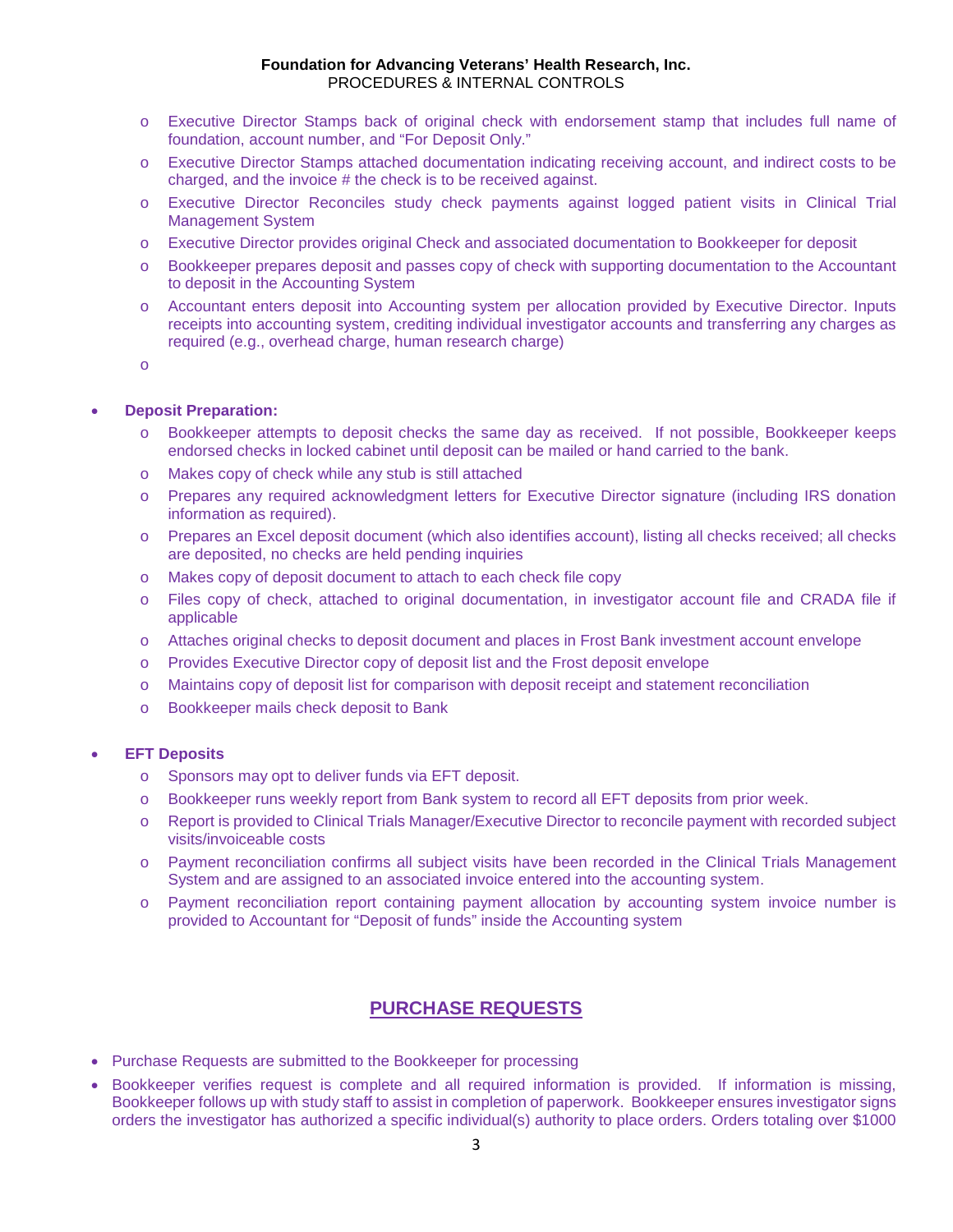require Investigator signature and orders over \$20,000 or single items/services over \$5,000 have 3 bids or a justification for sole source

- Bookkeeper provides request to Executive Director (or Grants Manager if federal funds) for approval
- If complete, the bookkeeper places the order using the standard method for the company involved phone, fax, email, online.
- Bookkeeper annotates purchase request to indicate changed information from vendor change in Item number, sizes, cost, shipping costs; person contacted, projected delivery date
- If there is a substantial change from what investigator indicated, investigator is contacted to confirm that order is wanted under the available conditions (Grant Administrator also approves changes to purchases funded by federal Institutions)
- At time of purchase confirmation from Vendor, the Bookkeeper will enter payable for orders placed into accounting system. If necessary adjustments for any variation will be made in the following month.
- Bookkeeper records Program ID, Vendor name, Invoice Number, and other identifiable information as part of Memo for all payables as part of entry into accounting system.
- Bookkeeper files purchase requests until invoice arrives for payment. Request is provided as supporting documentation for payment of invoice.
- Bookkeeper runs an "Unpaid Bills Detail" to review the accuracy of the entries
- The bookkeeper maintains a Purchase Order Log
	- o Purchase Orders are pre-numbered and issued in sequence
	- o Date of order, investigator name, name/number of person placing order will be entered (In the absence of the bookkeeper, this log will advise who to call for item pickup)
	- $\circ$  If a partial delivery is received, the received item(s) is noted on the purchase order, the packing slip is attached. The purchase order remain open until all items are received or cancelled.

#### • **Deliveries**

- o The warehouse will bring the order to the Foundation Office, requesting delivery signature
- o The bookkeeper will call the investigator's contact person to pick up the order
- o The investigator/staff will sign the packing slip to document that they received the item.
- o The bookkeeper will place delivery paperwork with purchase order to confirm delivery for payment
- o The bookkeeper will document receipt of partial orders, follow-up as needed, and confirm receipt of complete order before payment. See payment section.

#### **DISBURSEMENTS**

#### • **General Policy Information**

- o Disbursements will be made by pre-numbered check unless the vendor requires payment by debit or credit card or other circumstances approved by the Executive Director.
- o The Executive Director maintains the Foundations debit card and individually authorizes purchases.
- o No petty cash is maintained.
- o No blank checks are signed or checks written for Cash.
- o All checks \$2,000 or greater require two signatures. Checks \$0.01 \$1,999.99 require only one signature.
- o The bank is immediately notified of changes of authorized check signers.

#### • **Disbursement by way of Amazon Business.**

o Purchases made via Amazon Business are allowable only by authorized personnel set up by the Executive **Director**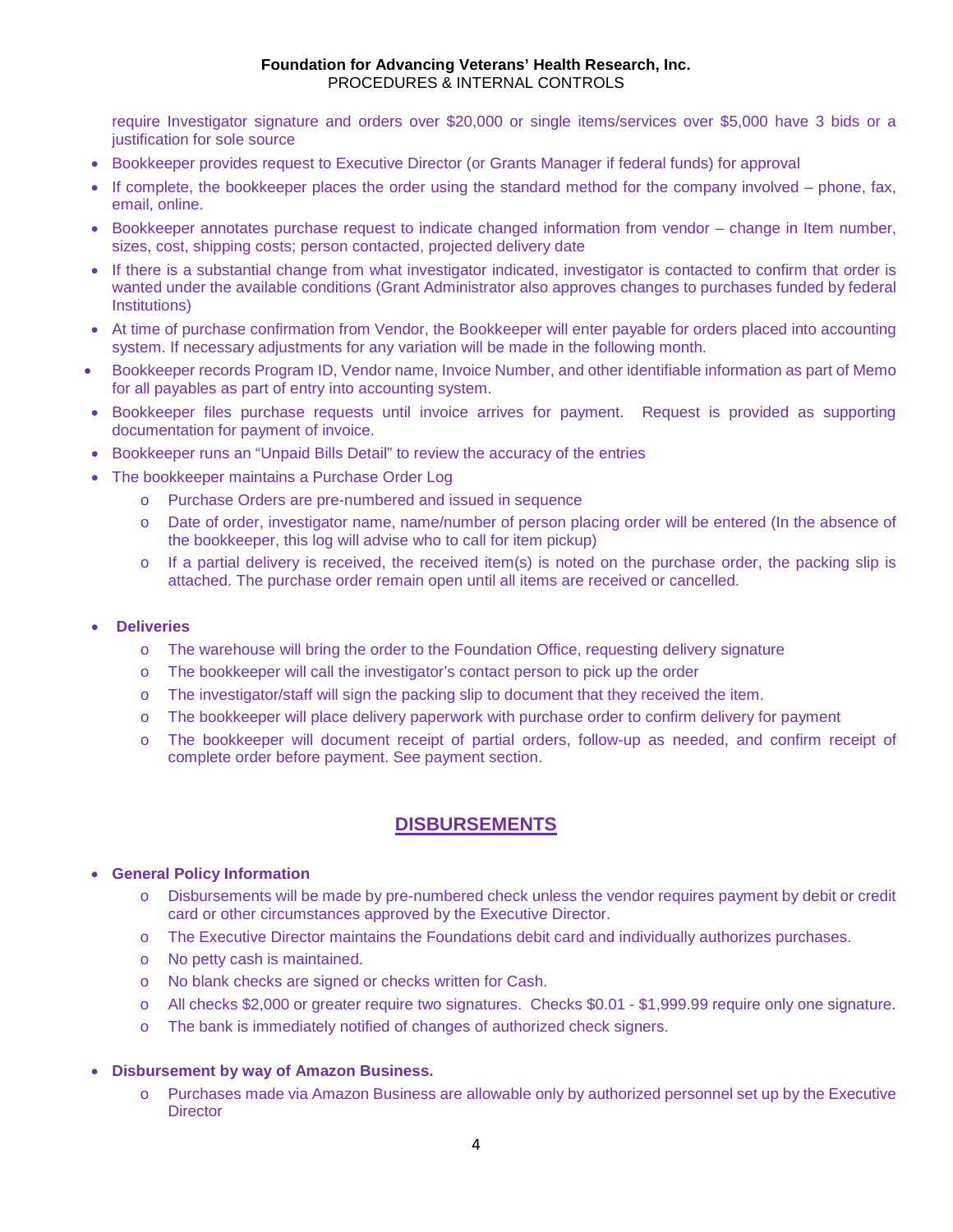- o All purchase requests submitted via Amazon Business are electronically routed to the Executive Director for approval prior to any funds commitment.
- o Executive Director Rejects or approves purchase and prints confirmation for bookkeeping records
- o Items purchased via Amazon Business are linked to bank debit card.
- o Printed confirmation is provided to Bookkeeper to assist with bank reconciliation and filed as appropriate

#### • **Wire transfers**

- o Executive Director must approve wire transfer request prior to initiation.
- o Wire transfers can be executed electronically via the Bank's secured online system and require secondary approval from the Executive Director before funds are sent.
- o Wire Transfer requests must be approved within 24 hours or the request will cancel automatically
- o Wire Transfer Reports are printed from the Bank's secured system and filed with purchase request to document mechanism of funds transfer and approvals.

#### • **Checks**

- o Bookkeeper Assembles and compares packing slips and other shipping and receiving documentation (signed by requestor to acknowledge receipt) with purchase order and vendor invoices.
- o In the event a partial purchase order is fulfilled and invoiced, payment is issued only for those items received.
- o Bookkeeper Reviews invoice for math, description, prices, etc.
- o Duplicate invoices are destroyed
- o Requests for Payment and Requests for Reimbursement are checked to insure criteria is met and complete original documentation is attached
- o Bookkeeper gives questionable invoices to Executive Director for review
- o Bookkeeper runs an "Unpaid Bills Detail" to review the accuracy of the entries and select payments to be made.
- o Bookkeeper Prints checks, using pre-numbered, pre-printed, two-part voucher checks; blank checks locked in cabinet (Executive Director and Bookkeeper have access)
- o Bookkeeper Attaches stub of check to the original documentation for file after signature
- o Bookkeeper Attaches original check to any documentation that must be submitted with the check.
- o Bookkeeper ensures file documents are stamped "paid"
- o Bookkeeper ensures checks are complete prior to submitting for signature
- o Bookkeeper gives checks with all documentation (requests for payment/reimbursement with supporting documents and invoices with shipping documents) to Executive Director for review and signature
- o Executive Director Reviews the supporting documentation for each check for appropriateness and completeness.
- o If documentation is insufficient, Executive Director returns check with documentation to Bookkeeper to contact requestor for items required.
- o Executive Director Signs checks and returns to Bookkeeper; If necessary Bookkeeper forwards checks with supporting documentation to secondary approved signatory for second signature.
- o For all checks more than \$1,999.99: The Treasurer (or alternative signatory, in his/her absence) provides second review/signature of supporting documentation then signs checks and returns them to Foundation **Office**
- o Bookkeeper Files check stubs and supporting documentation in appropriate investigator/project folder
- o Prior to mailing checks, bookkeeper transfers funds from Investment account to Checking account to cover checks and attaches the Unpaid Bills Detail as backup documentation for the transfer.
- o Executive Director receives immediate notification of funds transfer as secondary security measure.
- o Bookkeeper Mails payments to vendors with appropriate/required documentation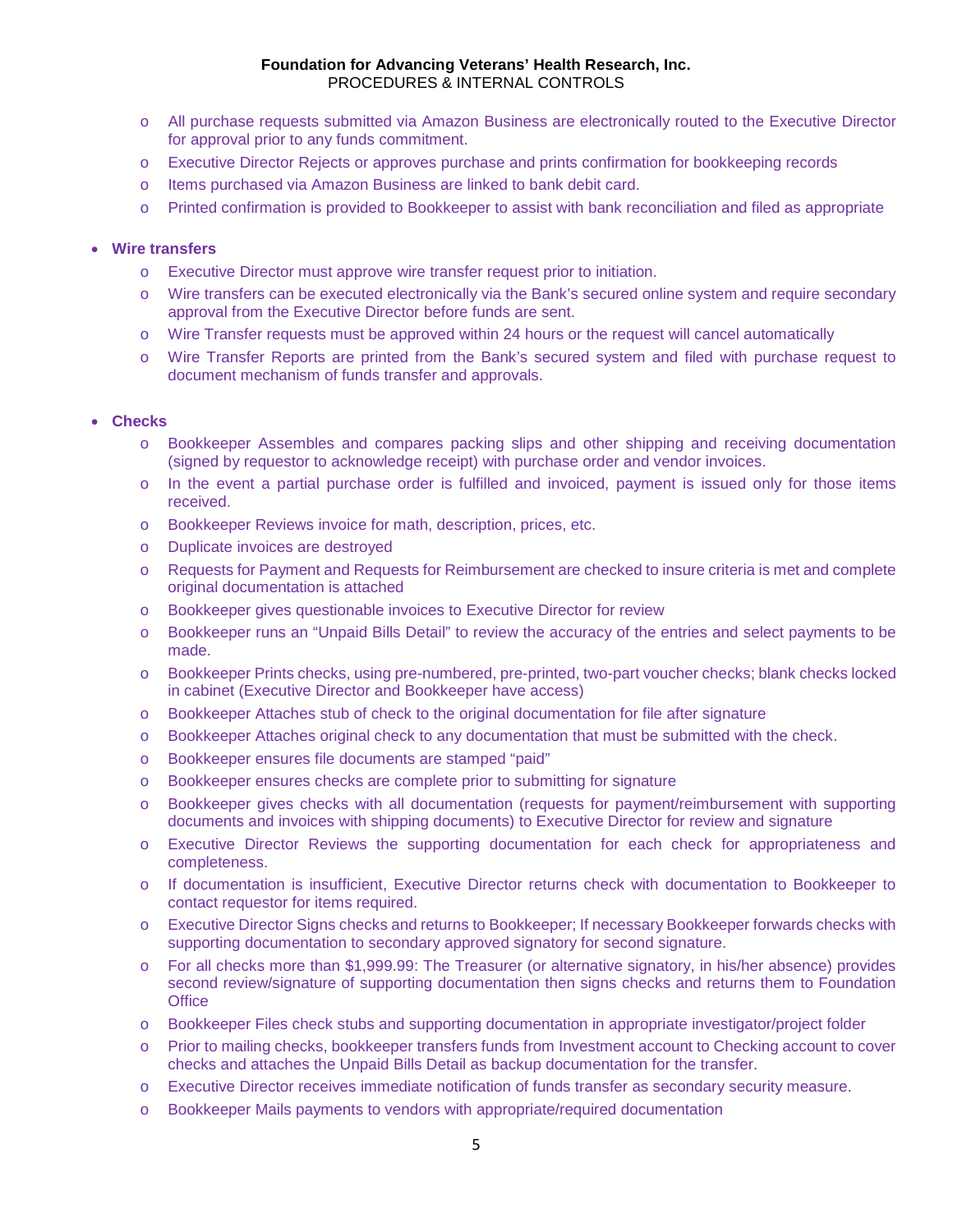# **SUBJECT PAYMENTS**

#### • **Pre-Paid Gift Cards**

- o Pre-paid Gift cards are maintained in a locked cabinet in the Foundation Administrative office.
- o The Study Coordinator will obtain no more than a 30-day supply of the cards based upon a submitted distribution schedule.
- o Documentation of the transfer of the cards is maintained in the Foundation Administrative Office.
- o The Study Coordinator will maintain and provide the Administrative office a log of the card numbers.
- o Within 2 business days after the end of each calendar month, the Study Coordinator will provide Foundation administration with a detailed, comprehensive list of all gift cards activated and distributed.
- o The list will identify the end recipient using their study id number.
- o Receipt of an updated list is required to trigger distribution of new/additional gift cards.

#### • **ClinCards**

Subject Payments for research milestone visits should be distributed via the ClinCard system

- o Upon R&D approval of a study providing participant reimbursements, the Foundation administrative staff will upload the participant compensation schedule into the ClinCard system and assign access authorizations to all appropriate personnel (PI, coordinators, etc.)
- o ClinCards are stored in a locked cabinet within the Foundation offices
- o Coordinators can obtain ClinCard from the Foundation administrative office upon submission of a "Clincard Card Request form" documenting the study information, coordinator/employee receiving the cards, and the card numbers.
- o Identification numbers for ClinCards received are also entered into the ClinCard Log
- o ClinCards have no value until payment is authorized within the ClinCard System
- o After completion of qualifying subject visit, authorized coordinator will request subject payment with in Clincard System for specific visit.
- o Secondary approval must be obtained within the ClinCard system from the Study PI, Executive Director, or other approved personnel to trigger distribution of funds to study participant via ClinCard System
- o Coordinator must submit a Subject Payment form to the Bookkeeper after the subject's first visit to document the subject's required information to facilitate annual 1099/1096 reporting to the IRS.
- o Monthly, The Accountant downloads a report of Clincard Activity by study to complete accounting entry recording administrative expenses (\$1/transaction) and subject funds distribution (program expense).
- o Upon notification of low funds from ClinCard, a wire transfer is completed to provide additional funds supporting subject stipend payments.
- o The Clincard system holds these funds in escrow and allocates said funding to individual ClinCards as distributions are approved within the ClinCard system.
- o Any unused cards at the end of the study are returned to Foundation administrative office.

#### • **Checks**

Occasionally study requirements or subject needs dictate the distribution of subject payments via standard check instead of the preferred ClinCard payments

- o Prior to Subject visit, Coordinator will confirm approval of subject payment via check.
- o Coordinator will submit a request for payment form to bookkeeper for processing (with secondary approval signature from PI)
- o Bookkeeper will provide document to Executive Director or Grants & Contracts Specialist for approval
- o Approved Payment will be entered payables system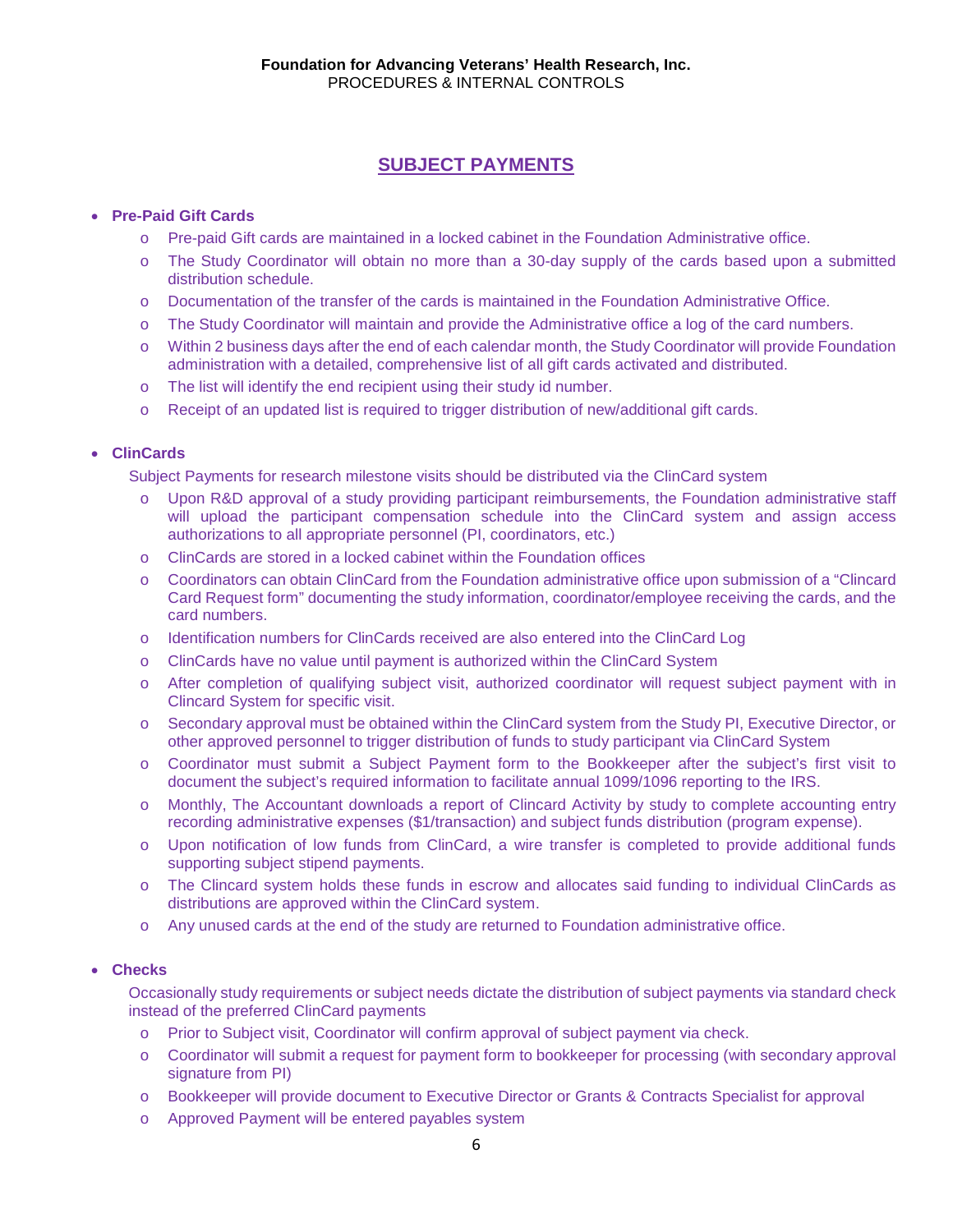- o Check will be created with other payables
- o If not already entered in Clinical Trail Management System, Grants Accountant will be provided with a copy of the approved payment request to facilitate documentation of subject visit for payment reconciliation.

# **PAYROLL**

- An outsourced company is used to process foundation payroll every two weeks, submits all payroll reports and taxes, and provides copies of complete payroll and reporting documentation to Foundation.
- Foundation uses direct deposit for all employees. New employees may receive a paper check from the payroll company for the first pay period while direct deposit is being set up.
- Changes of address/bank information are recorded into HR system directly by employee. Employee Bank information is not provided to Foundation staff.

#### • **Employee Time Entry**

- o Employees must complete/submit a timecard for each pay period with time worked and paid leave recorded.
- o Employee timesheets require bulk hour reporting by project by day for every employee.
- o Any overtime hours must be approved in advance by project PI and/or employee's supervisor
- o Vacation leave (or anticipate absences) require PI approval in advance and may be required via email confirmation. Email should be provided to Bookkeeper prior to pay period end.

#### • **Time Cards**

- o The Bookkeeper compiles timecards at the end of each pay period.
- o Bookkeeper reviews timecards for computations, approvals, leave balance, completeness, etc. and contacts employee if necessary
- o Supervisor/PI review of timecards is required prior to payroll processing to identify any inaccurate or inappropriate time allocation charges. Corrections are made prior to payroll processing.
- o After Bookkeeper completes initial review, Grants & Contracts specialist review federal awards and Clinical Trials Manager/Executive Director reviews other programs to confirm completion. Questions or concerns are brought back to Bookkeeper to investigate and resolve.
- o With Final approval from Executive Director and Grants & Contracts Manager, Bookkeeper proceeds with payroll processing

#### • **Payroll Processing**

- o Bookkeeper processes payment for employee contributions to optional retirement savings
- o Bookkeeper submits payroll data to Payroll Company
- o Final Payroll Report is provided to Bookkeeper and Executive Director for review and approval
- o Upon Approval, Payroll company executes payroll
- o Bookkeeper transfers funds to Payroll account to cover payroll costs based upon payroll invoice provided by payroll company.

#### • **Payroll Entry to Accounting System**

- o The accountant pulls the payroll invoice and other associated reports from the third-party payroll website.
- o The accountant uses the data in the reports to create the payroll entries to be entered into the Accounting system for each project. The entries created are:
	- Standard payroll entry by Program (QB Class).
	- Leave taken entry by Program.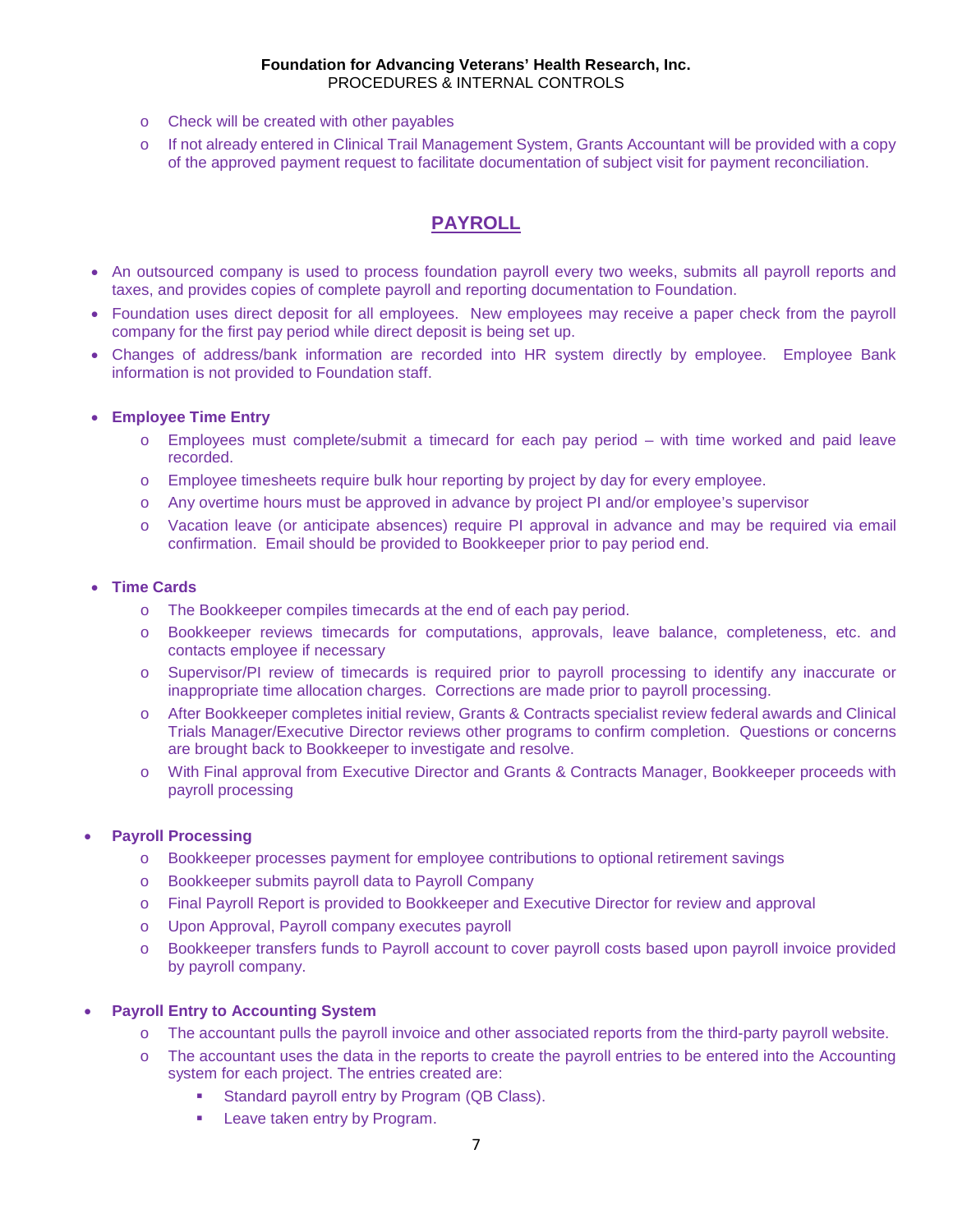**Leave earned entry by Program.** 

# **VOIDING CHECKS**

It is the policy of the organization to maintain a Voided Checks Log and document every check that has been voided, regardless of the reason.

- The Bookkeeper documents every voided check regardless of reason.
- Bookkeeper attaches documentation explaining the reason for void.
- Bookkeeper routes voided check with documentation to Executive Director for review/initial
- If the voided checks are physically available, Bookkeeper stamps with a "VOID" stamp and cuts off the signature line if signed?
- Bookkeeper enters voided checks in the "Voided Checks Log."
- Bookkeeper files voided defaced check with documentation in a folder labeled "Voided Checks 20" and files with current year canceled checks to be made available to auditors
- Bookkeeper ensures voided check file is kept with canceled check files when that year's filing is removed to storage.
- If voided checks are not physically available, copy of bank's stop-payment order is filed

# **BANKING**

#### • **Receipt of Bank Statements**

- o Executive Director opens statements for all bank accounts
- o Executive Director reviews statements for duplicates, unnumbered checks, number gaps
- o Executive Director reviews for check changes (signatures, amounts, payees)
- o Executive Director signs and dates account statement
- o Executive Director provides to Bookkeeper for reconciliation

#### • **Multiple accounts are maintained at Frost Bank.**

- o Brokerage account The Foundation has an agreement that authorizes Frost Bank to invest funds in government-insured fixed instruments and short-term accounts.
- $\circ$  Checking account a request to transfer funds from the operations account to the checking account is made when checks are issued.
- o Payroll account Payroll company fees and payroll costs are paid from this account. Funds are transferred from the operations account each pay period to cover charges.
- o Operations Account holding account for operating funds. Account receives EFT payments from sponsors and distributes funds to the Checking and Payroll accounts as needed. Balance will remain sufficient to cover operating costs for the next quarter. Additional funds are transferred to the Brokerage account for investment.
- o Federal Account Additional account to support Federally funded, cost reimbursable grants. This requires a higher level of liquid funds and the account ensure we maintain a balance in each account below \$250,000
- o Amazon Account number is provided to Amazon Smile and other organizations to receive charitable contributions. Account balance shall not exceed \$4,000 to protect against fraudulent activities.
- **Management of Brokerage Accounts**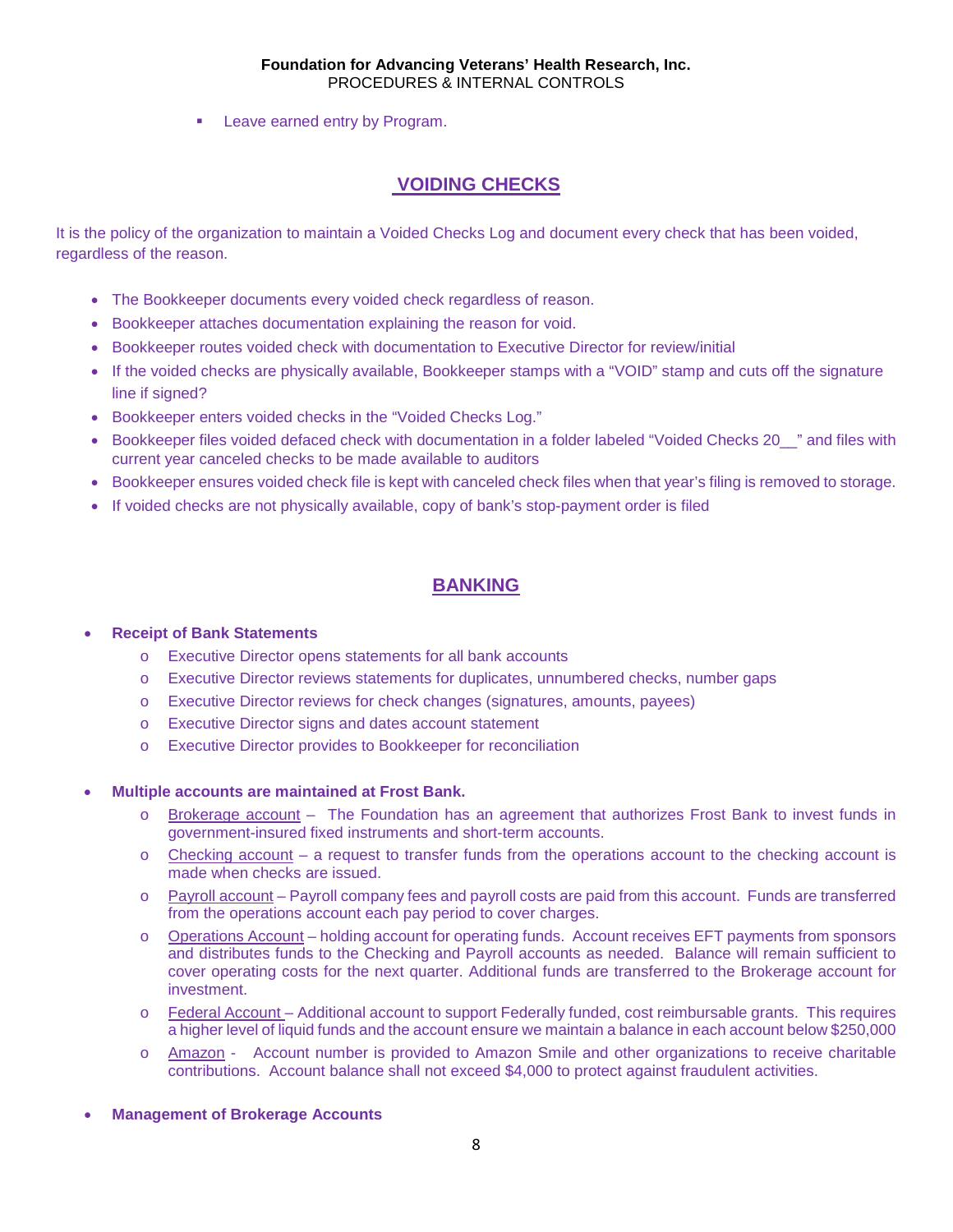- o Foundation investments are established based upon VA Handbook1200.17 requirements and All investments must be fully insured.
- o The Executive Director works with our Bank's brokerage services to regularly review the current investment portfolio and discuss any new purchases.
- o Executive Director is contacted by the bank upon maturation of any existing investments
- o Based upon the current investment schedule, Executive Director will determine the most appropriate investment for recently released funds.
- o Purchase of new investments are structured to establish a laddered list of maturity dates while also considering interest rates.
- o When appropriate, based on current liquidity and anticipated future expenses, the Foundation re-invests all matured investments.
- o When necessitated by liquidity demands, Executive director will request funds from matured CD to be transferred to a Foundation Checking Account.
- o The Foundation's Investment portfolio/schedule is provided to the Finance Committee and Board of Trustees quarterly for review.

#### • **Bank Account Reconciliations**

- o Bookkeeper performs test reconciliation and attaches all original documentation for each transaction recorded on statement.
- o Bookkeeper compares bank statement deposits with deposit lists/receipts
- o Bookkeeper prints and attaches reconciliation report to original statements and appropriate documentation
- o Bookkeeper reconciles to Foundation accounting system.
- o Attach QB bank reconciliation to Bank Statement
- o Voided checks are filed in the "voided Checks" Log
- o Signs reconciliations and provides to Executive Director for review
- o Executive Director reviews reconciliation documentation and discusses any questions with bookkeeper, signs.
- o Bookkeeper files reconciliations with documentation: original statements, original documentation for each transaction (canceled checks, deposit slips), and reconciliation report

#### • **Funds Transfers**

- o Transfer requests are initiated by the Bookkeeper as needed to cover payroll or checking expenses after verbal approval from Executive Director.
- o The Executive Director receives electronic confirmation of funds transfer request as secondary security measure.
- o The Executive Director provides the Bookkeeper with confirmation of the transfer to be kept on file with the bank reconciliation statements.

#### **FIXED ASSETS**

#### • **Equipment & Software**

- o Equipment and software items valued over \$5,000 are capitalized and depreciated.
- o The Investigator submits a purchase order with current quote, justification and intended location consistent with purchase request process. Executive Director reviews all requests.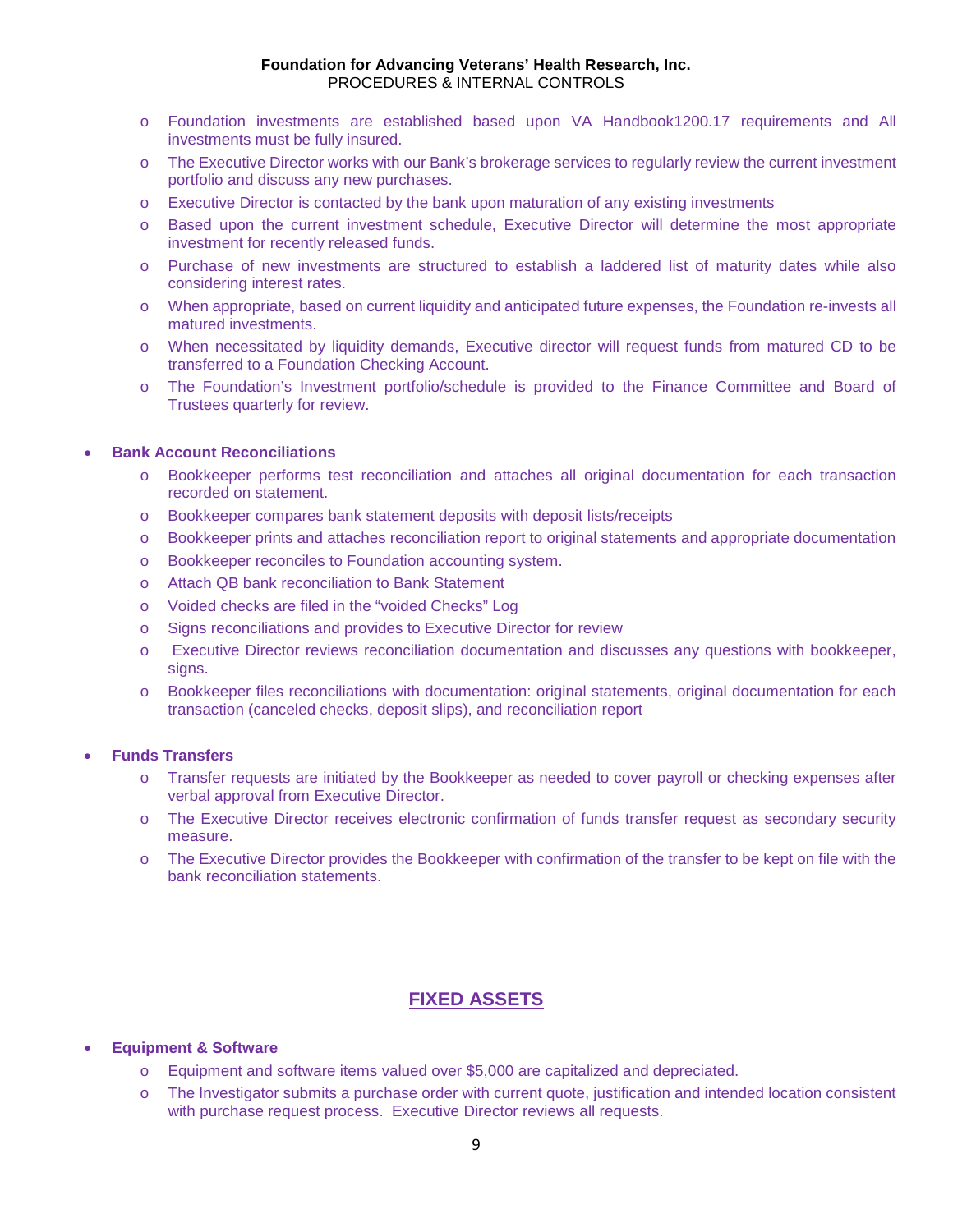- o Bookkeeper purchases item per process above
- o The VA receiving warehouse delivers item(s) to the Foundation Office.
- o The Bookkeeper will tag Foundation property upon receipt and record information required for inventory tracking in the Foundation's inventory tracking log – serial numbers, description, location, costs
- o The purchaser picking up equipment must sign and date the receiving document.
- o If item is to be moved outside the VA (e.g., UT), Request to locate off site must be approved by Executive Director prior to equipment pickup.
- o Items purchased by an individual and reimbursed by Foundation must also be tagged and inventoried.
- o Donated property over \$1,000 will be capitalized in accordance with value stated in contributor's letter or appraised value.
- o Depreciation schedule and annual entries are prepared by accountant. Equipment is depreciated over the expected life of the equipment. Fully depreciated fixed assets will remain on statement of financial position until disposed.
- o The Accountant will provide auditors the inventory listing, identifying when new items were added and when items were disposed.

#### • **Computer Equipment**

- o All computer equipment (excluding printers and computer accessories) are tagged and inventoried but may not be capitalized/depreciated.
- o Computer Equipment to be utilized on the VA IT network MUST be donated to the VA via Voluntary Services.
- o Bookkeeper will coordinate computer donation with Voluntary Services
- o Upon approval by VA, computer equipment will be provided to IT for setup and placement on VA network.

#### • **Inventory**

- o The Foundation will annually request verification of the current location of the equipment.
- o All Computer equipment purchased by the Foundation (and donated to the VA) is included as part of the Research Service EIL and the Foundation will assist with their annual inventory efforts.
- o Investigators must certify the current location of each item assigned to them.
- o Executive Director will review and approve reports, and Administrative staff will enter updated information in equipment inventory list.
- o If investigator or Foundation Employee leaves VA, an inventory will be conducted and the investigator will be required to turn in equipment or have reassigned to another Foundation investigator.
- o The Executive Director will assess unused equipment that has been turned in for possible reassignment or disposal. The Executive Director may donate the unused equipment to the VA facility. Computers will be disposed of through the VA's excess equipment process which includes removal of hard drive data removal by IT.
- o The inventory list will be updated as items are purchased, disposed or reassigned. Fully Depreciated items, except for data storage devices such as computers or hard drives, are removed from the Inventory tracking list.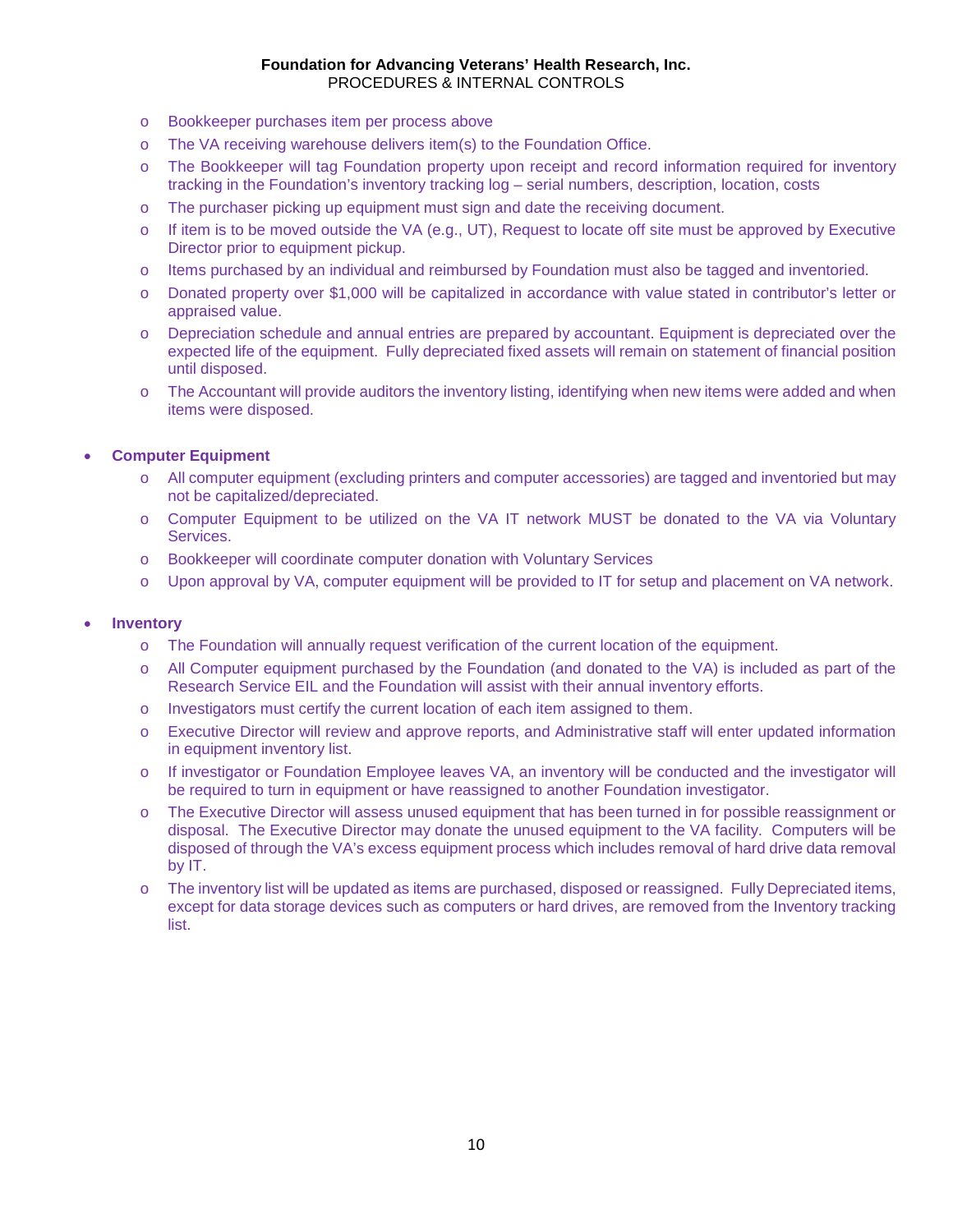# **SECTION 2**

# **BOARD CONTROLS**

# **DOCUMENTATION OF BOARD ACTIONS**

It is the policy of the Foundation that the Board will document all actions. Normally these actions would be conducted during a convened meeting.

- The Board will maintain minutes of its Board meetings to create an official record of the events during the meeting.
- Minutes will record those present and the existence of a quorum and will document each agenda item and the action taken by the Board.
- For conflict of interest issues, abstentions or excusals will be reflected in the minutes.
- Tape recordings of meetings will serve only to insure accurate minutes and are not maintained after minutes are complete.
- After approval at the following meeting, the minutes become the legal record.
- Approved minutes will be kept in a safe location with other permanent records and loaded into the Security portal of the Foundation's website for Board member review/reference.

Occasionally an immediate requirement may necessitate Board action between scheduled meetings, requiring an email vote to approve such an action. These actions must also be documented. Any interim actions such as an email vote will be documented by inclusion in the minutes of the next scheduled meeting.

# **AUDITS**

The Foundation contracts for an outside independent financial audit on an annual basis. Board members are provided copies of the audit and the audited financial statements for review prior to submission to the IRS. The same firm may also prepare the IRS Form 990. A change of firm is recommended every three to five years with a minimum of three CPA firms specializing in auditing non-for-profit organizations being considered.

After board approval of the Audited Reports and the IRS Form 990, permission will be provided to the auditors to submit the documents to the IRS.

# **BUDGETS**

The Executive Director will work with the Finance Committee to develop an annual budget for the next fiscal year. A final budget will be presented to the board for approval no later than December 1 of each year. Due to changes in Foundation funding, Budgets may be revised periodically throughout the year. Revised budgets will be documented, reviewed by the Finance Committee, and formally approved by the Board of Trustees.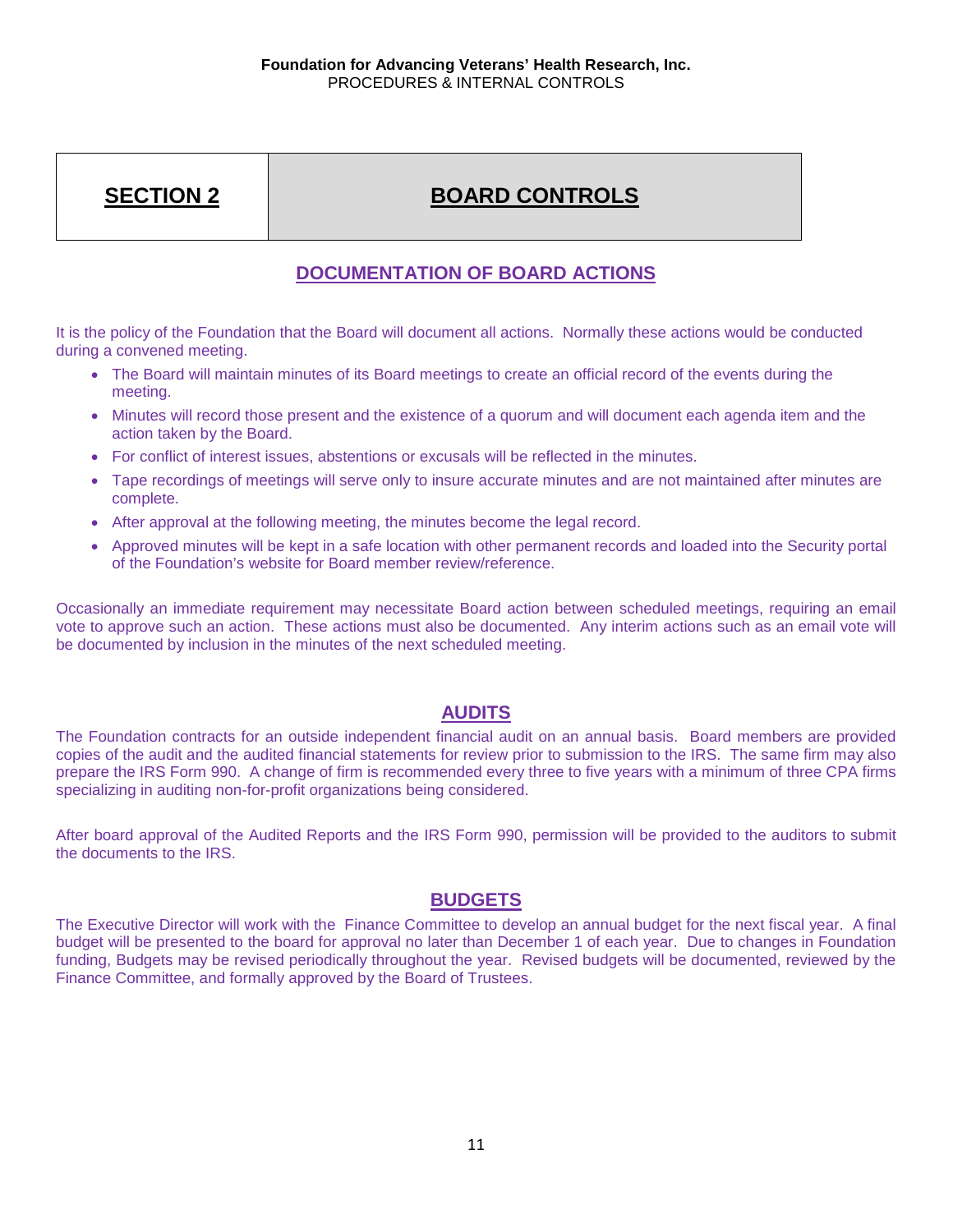### **FINANCIAL REPORTING**

The Executive Director will regularly (no less than quarterly) provide a report of the Foundation's financial standing to the Finance committee for review and approval. The report will contain the following information:

- Profit/Loss statements (By Fund Category/Class)
	- o Year to date comparative data vs previous Year/Quarter/Month
- Balance Sheet (By Fund Category/Class)
- Actual vs. Budget statements with variance analysis
- Summary of Cash in Bank
- Statement of Cash Flows
- Overview of Deficit or low balance accounts with explaination and plan for correction
- Forecasts and long term trends
- Graphic account of changes in Revenues & Expenses over time

Upon approval of the financial data, the Executive Director, with Finance Committee support, will develop a summary Financial statement for presentation to the board.

Financial Summary will be provided to the Board Quarterly as part of the Board Meeting preperatory documents. Detailed documentation will be available to all board members on the website or via request.

# **REVIEW OF IRS FORM 990**

It is the policy of the Foundation to ensure that the IRS Form 990 reporting the financial status as of the end of the previous fiscal year is submitted in a timely manner in accordance with IRS 990 submission dates.

- The IRS Form 990 required by the IRS annually will be prepared by the auditing firm that conducts the annual Foundation audit.
- The preparer will initiate the 990 upon completion of the annual audit
- The 990 will reflect the same financial information as provided on the audited annual financial statements.
- Additional information will be provided by the Foundation Office as required by the preparer.
- The 990 will be provided in sufficient time for Foundation review.
- The draft 990 will be sent to the Executive Director for initial review.
- Upon completion of any changes or insertion of additional information requested, the final 990 will be provided to the Foundation Finance Committee for approval and recommendation to the Board of Trustees.
- After Finance Committee review, the 990 will be sent to board members for review.
- 990 Board Approval will be documented in the Board Meeting minutes
- 990 submission will be documented in the minutes of the next scheduled meeting.

# **DOCUMENT DISCLOSURE TO PUBLIC**

**Tax Exempt Documents**. In 1996 Congress passed a law that requires tax-exempt organizations to provide copies of their last three annual information returns (IRS Form 990 or Form 990EZ), application for tax-exempt status (IRS Form 1023) and their Letter of determination to anyone who asks for copies by mail or in person. On April 9, 1999, the IRS issued implementation regulations that became effective on June 8. A summary of the requirements follows.

#### **Covered documents**

• Form 1023 and any supporting documents filed by or on behalf of the organization in connection with its application.